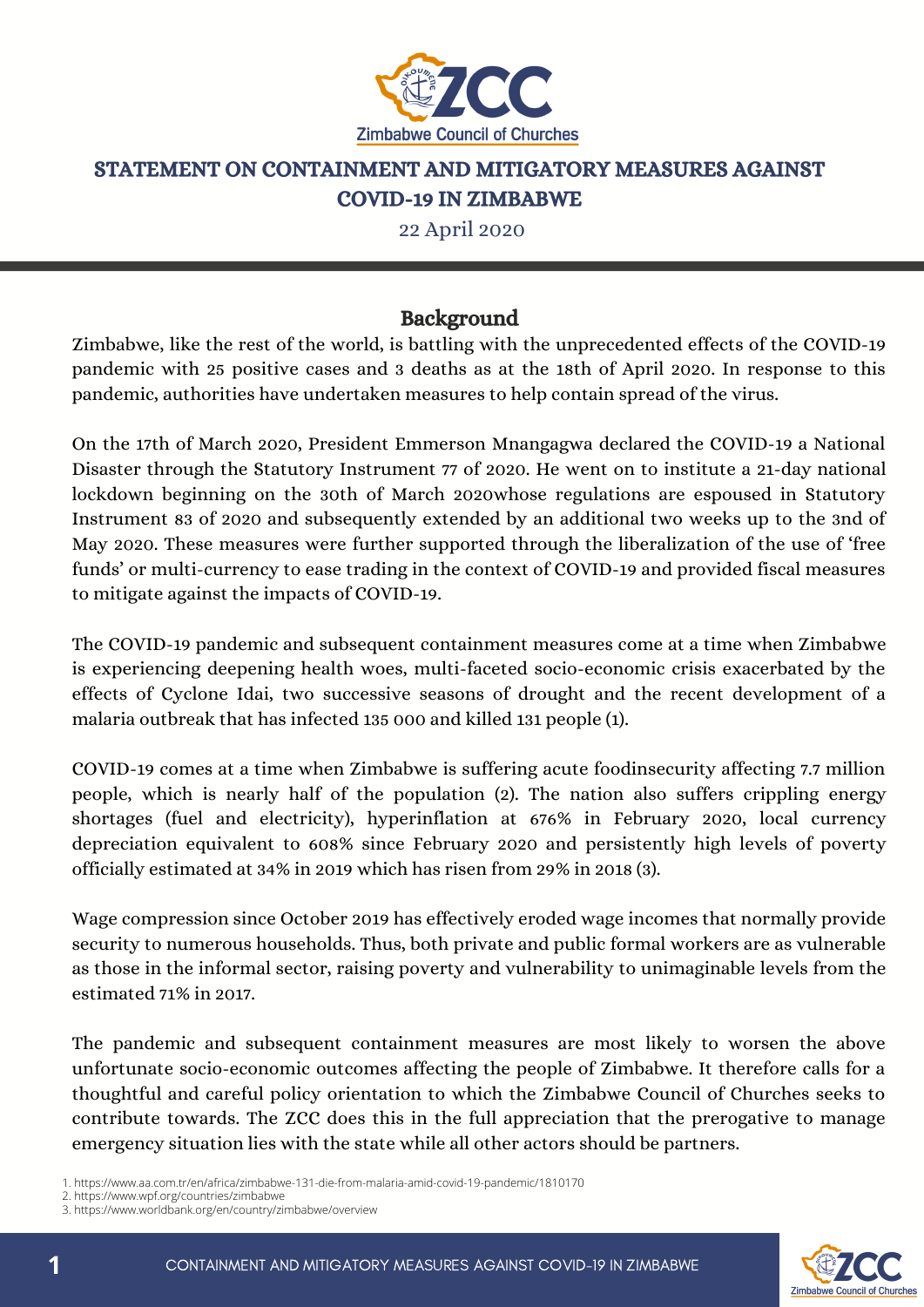# Measures taken to contain spread of the virus and mitigate the impacts of COVID-19 pandemic

ZCC commends the responsiveness of the Government to contain the pandemic by adopting the following measures:

- Declaration of the state of national disaster and effecting a 21-day national lockdown through the enactment of Statutory Instruments 77and 83 of 2020to give a legislative framework of rules and regulations governing how the spread of COVID-19 will be mitigated,
- Extension of the 21-day national lockdown by two weeks from the 20th of April to the 3rd of May 2020 after considering the country's state of preparedness, increasing cases of COVID-19 and the dire state of our health system,
- Establishment of the Inter-Ministerial Government Taskforce tackling the COVID-19 pandemic,
- Committing of ZWL\$500 million (approx. US\$20 million) facility against Covid-19, ZWL\$50 million support to Premier Service Medical Aid Society (PSMAS), expediting refunds for corporate tax and Extension of payments, expediting processing of Value Added Tax (VAT) refunds, suspension of duty on medical consumables, relaxing procurement regulations for health related supplies, ZWL\$200 million per month for cash transfers towards vulnerable households,
- Permitting the payment of goods and services chargeable in Zimbabwe Dollars in foreign currency using free funds (Statutory Instrument 85 of 2020)and reducing the Reserve Ratio on Bank deposits to 4.5% from 5%,
- As from the 17th of April 2020, there has been increase in the testing of potential cases by Government for COVID-19 from 716 cases to 2493 of the same,
- Authorized essential services to include humanitarian organizations providing food and services to the vulnerable communities during the lockdown,

### Areas of weakness in the containment and mitigation measures in Zimbabwe

Citizens were caught unprepared when the 21-day national lockdown was declared and this will be worsened by the 14-day extension. The greater populace who largely rely on hand to mouth from the informal sector and whose wages falls below the poverty datum line were unprepared for this eventuality as they had no time to stock food and other necessities. This grossly affected the compliance levels in high risk areas, densely populated residential areas as well as the informal economy.

Many citizens expected better flow of information on COVID-19 yet there has been inconsistent policy pronouncements, to the extent of information media sources publishing inaccurate news. There is deepened mistrust of government by the citizens with regards to accurate statistics as the general feeling has been that the impact of the pandemic is being underplayed. There is little information being shared on the extent of preparedness of health facilities in response to COVID-19 and the publishing of minimal accurate legal measures to combat COVID-19.

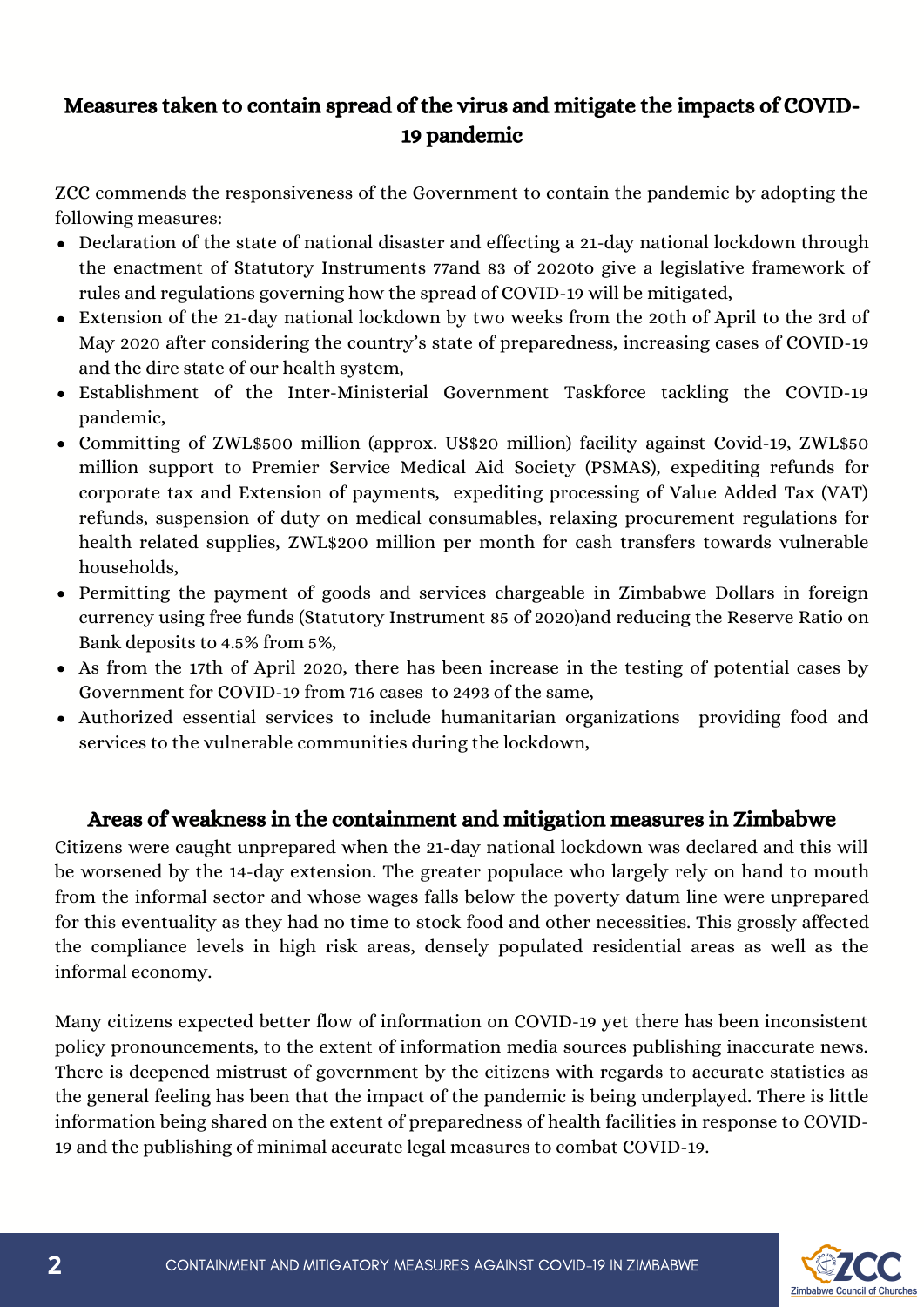The financial assistance to the vulnerable groups is grossly inadequate, disbursements began three days before the end of the 21-day national lockdown and the registration process was not transparent resulting in exclusion of large stressed populations. The vulnerable assistance only covers 1 million households yet 7 million people were estimated to be food insecure between January and March 2020. Moreover, more than 3 million Zimbabweans are in the informal economy that is characterized by precarious and very low incomes.

Most Zimbabweans were crippled by the lockdown, key examples beingthose working in the informal sector,those who depend on foreign remittances, and those forced to takeunpaid leave during the lockdown. These and others will need welfare and recovery supports in the post 21 day national lockdown period.

During the lockdown period, we witnessed inconsistencies in the regulations as well as their implementation by law enforcement agencies. For instance, in the definition of a gathering in SI 77 of 2020 makes reference to an assembly of not more than one hundred people whilst SI 83 of 2020 refers to two people in a public place with some exceptions. The re-opening of Mbaremusika and other open air markets are not espoused at law as the regulations have not been amended to include the new development of people being allowed to leave their homes and go to such markets. In other areas, State Security checkpoints are permitting personal vehicles to pass while in some areas only company vehicles are allowed.

Citizens further remain concerned that the COVID-19testing, tracking and monitoring remain very minimal thereby hindering effective control of the Virus. While we are aware of the financial challenges at hand, we implore authorities to deploy significant resources towards this urgent need as the risk of spike in cases will be huge for the country and overwhelm the ailing health delivery system.

Extension of the lockdown is warranted as there has been a rise in positive cases during the lockdown. The extension comes with its challenges as mostlybusiness and other stakeholders are now in a state of perpetual fear with regards to continuity of their businesses - their primary sources of income and livelihood. With a highly informalised economy, a complete lockdown will leave many hard hit as many companies cannot sustain payment of wages and salaries for longer periods without resuming production. The ordinary vendor is pushed further into desperation for survival as this extension translates to a cumulative 5 weeks without a source of income.

Parliament became virtually inactive since the lockdown,weakening the oversight of the executive. It is our strong belief that transparency and accountability is vital for resources to be deployed to the areas of need. The reduced oversight role of Parliament to track the administration of COVID-19 funds from Treasury and donations is a great concern.

The security enforcement agencies have, in some instances, acted ultra vires the law and disregarded the respect of human rights. They have physically assaulted and extorted citizens of their little incomes and goods. Their enforcement of regulations has not been consistent, varying from one area to another thereby confusing citizens.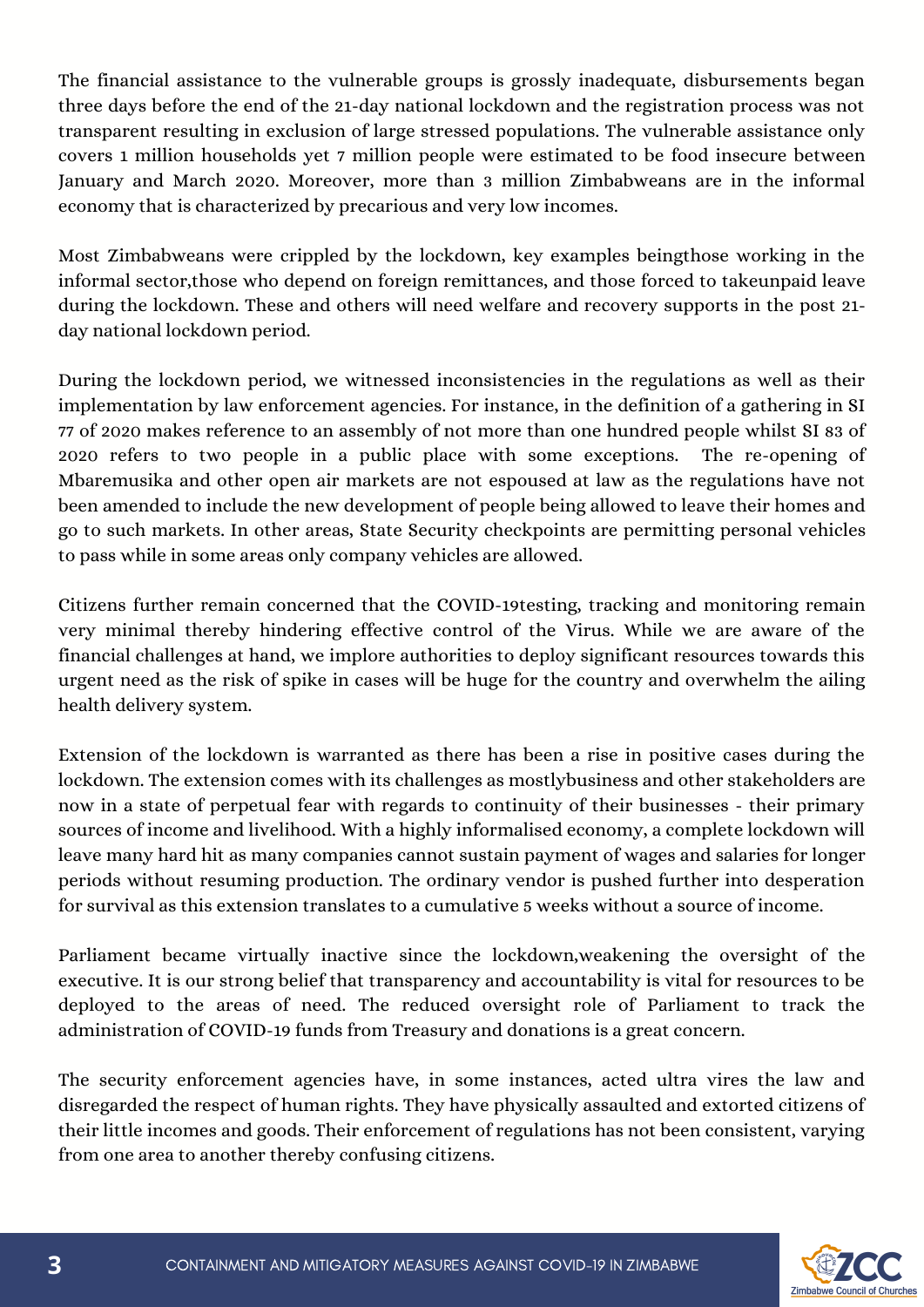Both education Ministries have suggested utilization of E-Learning platforms in the context of COVID-19 amidst the challenges of reliable electricity and internet connectivity. There shall be disenfranchisement of the greater population of learners as only a quarter of the population of Zimbabwe can afford the E-Learning model of education.

Access to food and basic necessities has been a challenge for the majority of citizens during the lockdown, especially those in high density and informal residential places that are densely populated and serviced by informal retail shops. Subsidized mealie-meal is not reaching most of these high-density and informal settlements while citizens have not been observing social distancing and other preventative measures in long queues for mealie-meal. Prices of basic food and necessities have spiked since the national lockdown.

Children have been greatly affected by the lockdown. Many have suffered emotional disorders like anxiety, stress and depression. The few available child friendly spaces like schools and recreational facilities are no longer accessible to children due to banning of gatherings. Essential services as defined in Statutory Instrument 83 of 2020 enforcing the lockdown tends to underplay the importance of civil society actors who are very useful in child protection to prevent and respond to issues of violence against children. Their sudden absence is communities has a consequence of dismantling the child protection case management system and the accompanying referral pathway. Statutory cases of children are becoming very difficult to handle with some poorly resourced government offices open to render service. Civil society actors are necessary gap fillers who with proper support can continue their services. Of concern is psychosocial support for children of parents who have tested positive to COVID-19 is next to none. City of Harare only has 2 medical social workers who are supposed to perform the duties of offering psychosocial support to patients and their significant others. This human resources gap is glaring and cannot be ignored. As it is, children are exposed to various forms of abuse and violence in the context of COVID-19.

## Recommendations:

- The government should urgently establish a Comprehensive Social Assistance scheme to adequately cushion the majority of citizens who are starved, this is urgent and needs a swift response from authorities. A social dimension fund should have been introduced before the lockdown for provision of essential services,
- Government needs to timely, continuously publish and unpack the laws and measures government has taken to combat COVID-19 and instruct the enforcement officers, police and soldiers, on the position of the law and desist from using disproportionate force and violent methods to coheres compliance to the law,· The Ministry of Health needs to be more open and transparent with cases of COVID-19, reveal the capacities of health facilities; availability of essential drugs, medicines and equipment; and regularly publicize funds mobilized for the pandemic for transparency and accountability,
- Government needs to strengthen cooperation with civic society, churches, business and other stakeholders to device a framework that provides an adequate social protection scheme and covers the majority of impoverished citizens, especially vulnerable groups,